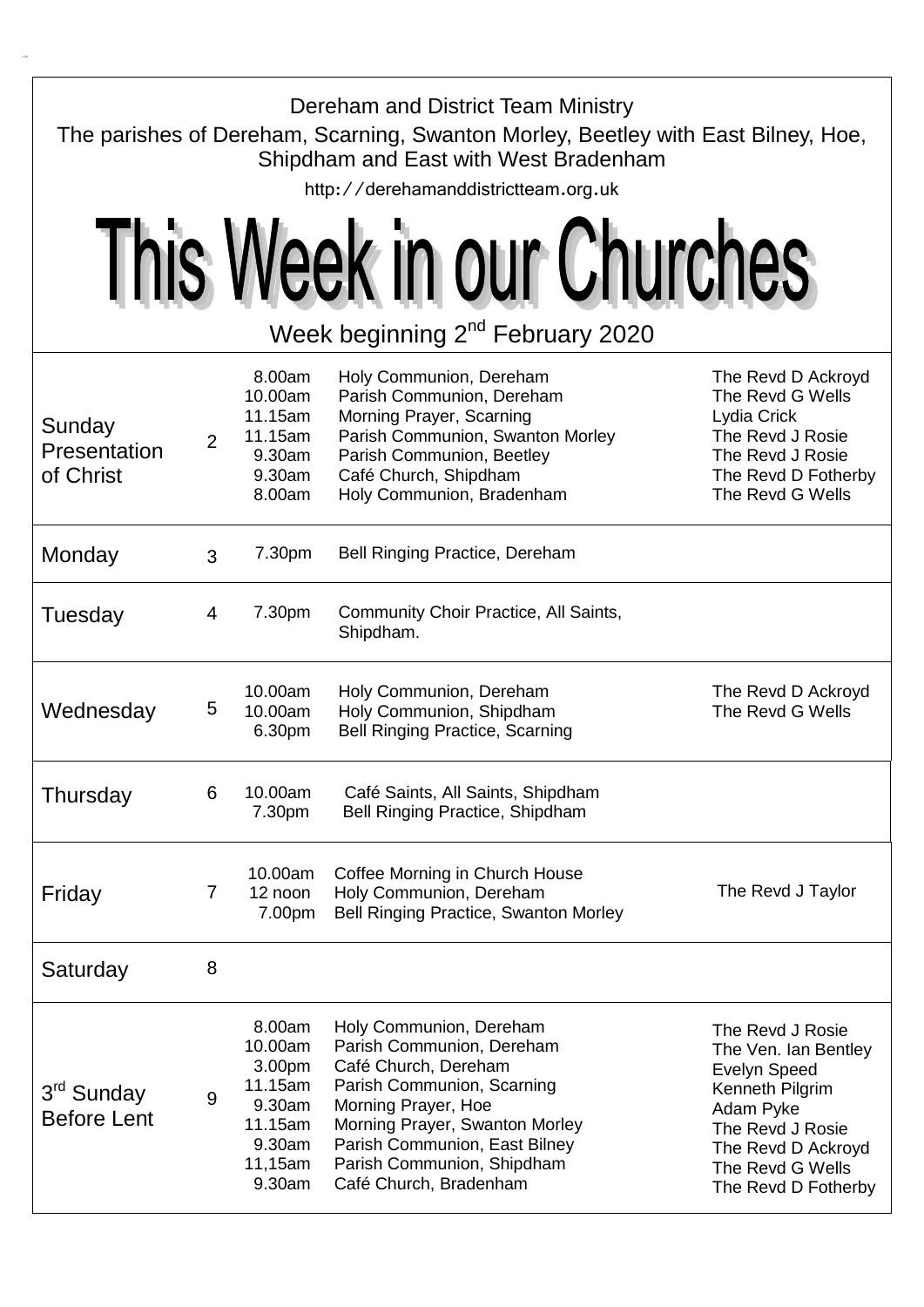Sunday were given to Jean Fairweather who has sent a letter of thanks for the flowers and all the kind thoughts and prayers.

**Thursday Men** next meet on Thursday  $13<sup>th</sup>$  February, 200pm – 4.00pm, in Church House. All welcome to come and chat, play games and enjoy the refreshments.

**The St Nicholas Sanctuary Flowers** last **The Benefice Prayer Group** meets next on Monday 3rd February between 7.30pm and 8.30pm at Springfield, Union Drift, Dereham. Please do join us or, if you are unable to come, you can give your prayer requests to one of the team. Many thanks

> **Messy Church**: The next Messy Church will be at 10.00am on Thursday 20th February. Prior to this, on Monday 10th Feb at 3pm, the 'prep group' will meet to prepare the craft activities. All are welcome to join us for a cuppa and something nice, whilst enjoying good company. Oh yes and helping to cut out the craft components! Please bring pencil/pen and scissors. For more information please contact Evelyn on 691339.

> **Mothers Union Winter Lunch**: The Winter lunch of soups, desserts and entertainment will be held at Scarning Village Hall on Wednesday February  $5^{\text{th}}$  at 12.30 pm. Partners most welcome but names in advance to Ann Johnston please as space is limited (Dereham 694864 or 07710143619 or [apjohnston48@tiscali.co.uk\)](mailto:apjohnston48@tiscali.co.uk) Cost will be £6.50 per head.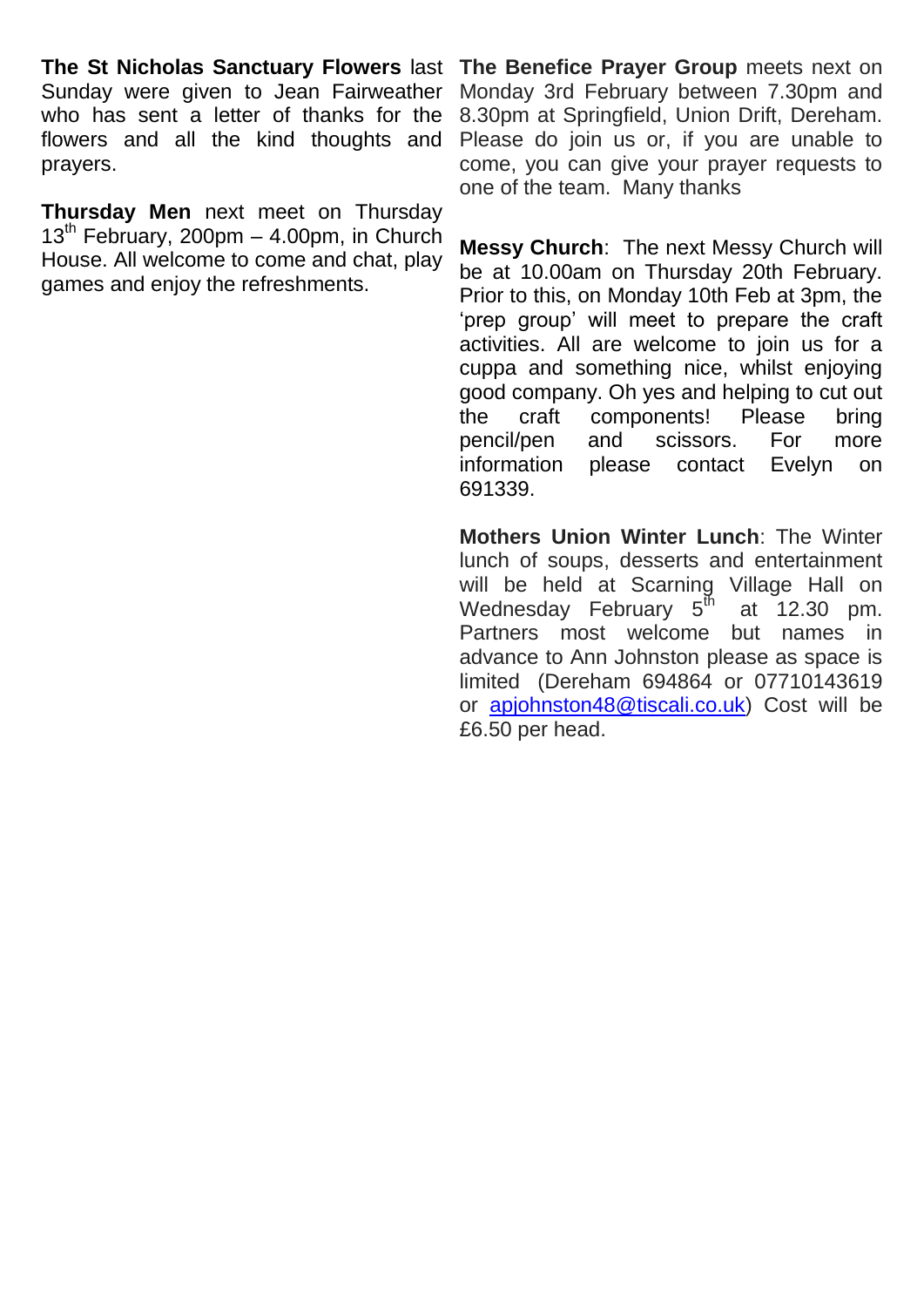#### **Extract from the Revd. B Armstrong's Diary:**

*January 29th 1879*

*Dined at du Port's where was a fine haunch of venison given by Lady Bayning. Though I have known him a long time this is the first occasion when I have met C S Reade, M.P. at dinner. As all the party were Conservatives there was much congratulation at the result of the late election. Mr. Reade showed me a letter he had received from Lord Beaconsfield in which he attributed the result in no small measure to the speeches and exertions of Mr. Reade.*

| <b>Our Clergy</b><br><b>Team Rector</b><br><b>Team Vicar</b><br><b>Team Vicar</b><br><b>Assistant Clergy</b> | Vacancy<br>The Rev'd Gill Wells<br>The Rev'd James Rosie<br>The Rev'd Jane Nursey<br>The Rev'd Kenneth Pilgrim<br>The Rev'd Doreen Fotherby | tel 822404<br>tel 637311<br>tel 697058<br>tel 861265<br>tel 821481 | day off Mon<br>day off Wednesday |  |
|--------------------------------------------------------------------------------------------------------------|---------------------------------------------------------------------------------------------------------------------------------------------|--------------------------------------------------------------------|----------------------------------|--|
|                                                                                                              |                                                                                                                                             |                                                                    |                                  |  |